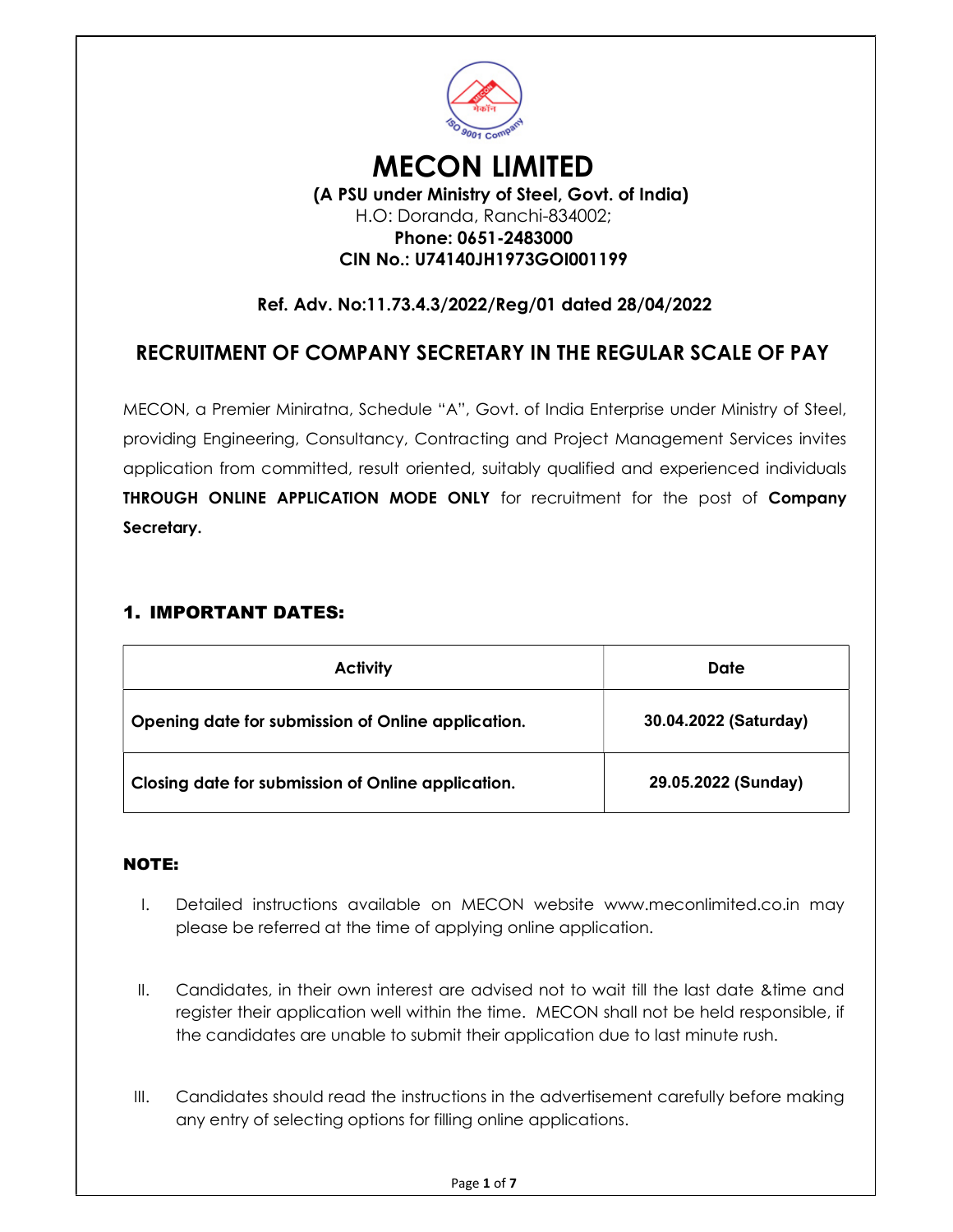#### 2. Details of the post:

| Name of Post                            | Company Secretary & AGM / DGM / GM (Board & Coordination)                                                                                                                                                                                                                                                                                                                                                                                                                                                                                                                                                                                                                                        |                 |  |
|-----------------------------------------|--------------------------------------------------------------------------------------------------------------------------------------------------------------------------------------------------------------------------------------------------------------------------------------------------------------------------------------------------------------------------------------------------------------------------------------------------------------------------------------------------------------------------------------------------------------------------------------------------------------------------------------------------------------------------------------------------|-----------------|--|
| <b>Number of Post</b>                   | 01                                                                                                                                                                                                                                                                                                                                                                                                                                                                                                                                                                                                                                                                                               |                 |  |
| Grade                                   | E5 / E6 / E7                                                                                                                                                                                                                                                                                                                                                                                                                                                                                                                                                                                                                                                                                     |                 |  |
|                                         | E5 - Rs. 43200-3%-66000                                                                                                                                                                                                                                                                                                                                                                                                                                                                                                                                                                                                                                                                          |                 |  |
| <b>Scale of Pay</b><br>(Under Revision) | E6 - Rs. 51300-3%-73000                                                                                                                                                                                                                                                                                                                                                                                                                                                                                                                                                                                                                                                                          |                 |  |
|                                         | E7 - Rs. 51300-3%-73000                                                                                                                                                                                                                                                                                                                                                                                                                                                                                                                                                                                                                                                                          |                 |  |
| Category                                | <b>UR</b>                                                                                                                                                                                                                                                                                                                                                                                                                                                                                                                                                                                                                                                                                        |                 |  |
| Qualification                           | Company Secretary Qualification with Associate/ Fellow membership<br>of ICSI                                                                                                                                                                                                                                                                                                                                                                                                                                                                                                                                                                                                                     |                 |  |
| <b>Minimum</b><br><b>Experience</b>     | E5 Grade                                                                                                                                                                                                                                                                                                                                                                                                                                                                                                                                                                                                                                                                                         | 17 Years        |  |
|                                         | <b>E6 Grade</b>                                                                                                                                                                                                                                                                                                                                                                                                                                                                                                                                                                                                                                                                                  | 21 Years        |  |
|                                         | E7 Grade                                                                                                                                                                                                                                                                                                                                                                                                                                                                                                                                                                                                                                                                                         | 25 Years        |  |
| Area of<br>experience                   | The candidate should have experience in Company Secretarial<br>Compliances in Govt./ Public/ Private Company. The candidate<br>should have experience in handling Board matters such as<br>organizing board meetings, presentation of Board memoranda/<br>agendas. The candidate should be able to cope up with all<br>responsibilities<br>of a Company Secretary including statutory<br>compliance under the Companies Act and other relevant Corporate<br>Laws. The candidate should possess thorough knowledge of matters<br>pertaining to Institutional Finance, Company Law, Corporate and<br>Secretarial Functions. Full time UG/PG Degree in Law OR CA/CMA will<br>be an added advantage. |                 |  |
| <b>Maximum Age</b><br>Limit             | <b>E5 Grade</b>                                                                                                                                                                                                                                                                                                                                                                                                                                                                                                                                                                                                                                                                                  | <b>44 Years</b> |  |
|                                         | E <sub>6</sub> Grade                                                                                                                                                                                                                                                                                                                                                                                                                                                                                                                                                                                                                                                                             | 47 Years        |  |
|                                         | <b>E7 Grade</b>                                                                                                                                                                                                                                                                                                                                                                                                                                                                                                                                                                                                                                                                                  | 52 Years        |  |

### 3. DOCUMENTARY EVIDENCE FOR WORK EXPERIENCE:

The candidate is required to submit experience certificate / documentary evidence for establishing work experience as mentioned below;

#### A. For Past employment:

#### 1. Work Experience Certificate.

The submission of work experience certificate indicating the date of joining and date of relieving is compulsory. The current pay, pay scale with duration may be included in the experience certificate. In case experience certificate from any of the past employers is not submitted, it may lead to rejection of the candidature. So candidates are advised to ensure that the experience certificate indicating the date of joining, date of relieving and other details as mentioned above is attached for minimum requisite experience details mentioned in the application form.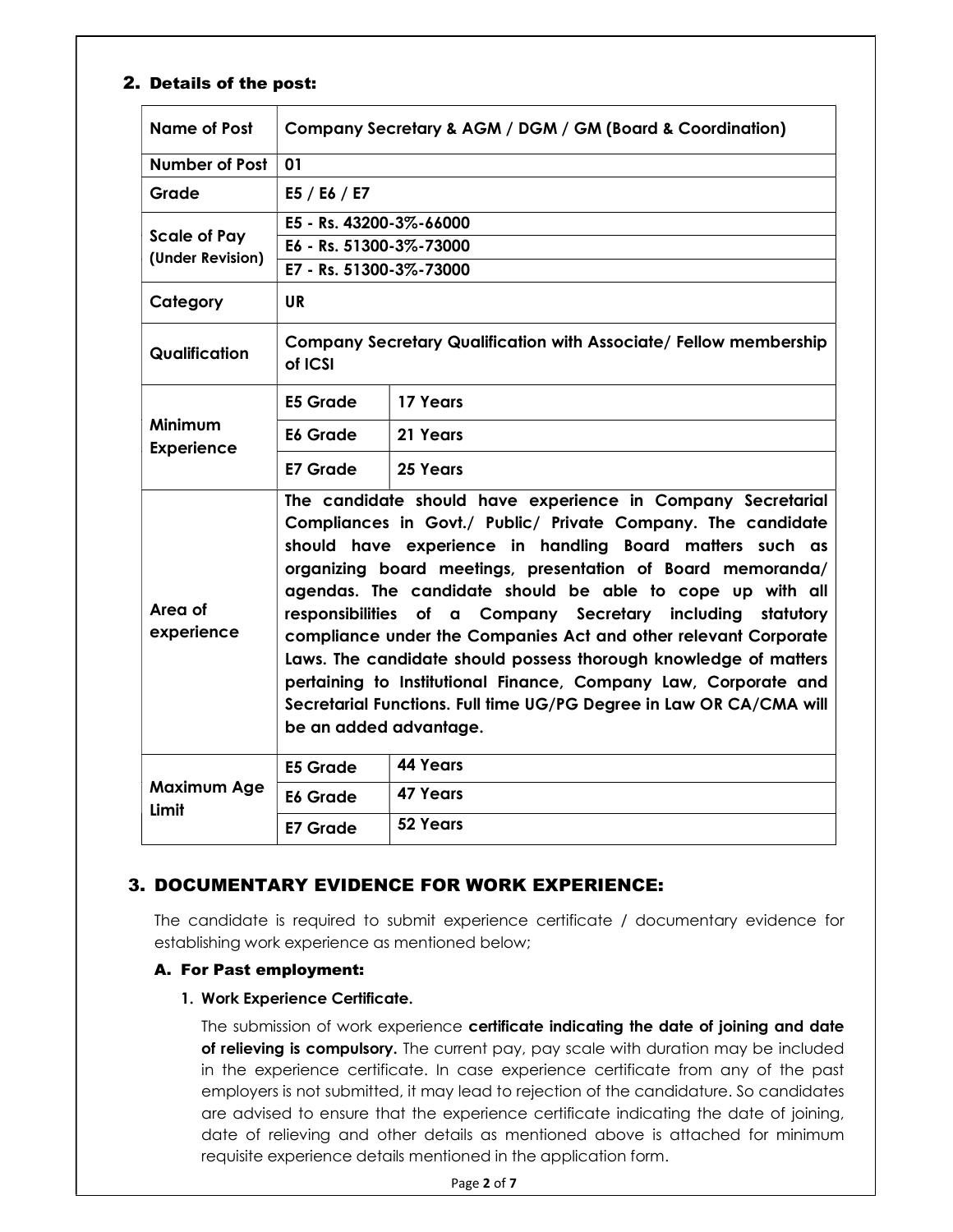#### B. For Current employment

1. Experience Certificate with all the details mentioned at Sl. No. 3.A.1

Or

2. Offer letter/Appointment letter/Office Order/pay slip showing the date of joining (Proof of date of joining) mentioned by the candidate in the application form

and

3. Proof of continuity of present employment – Latest Pay slips.

### 4. SELECTION MODE:

The mode of selection shall be Personal Interview. The mode of selection may be changed, if required, at the discretion of Management.

Before applying the candidates should ensure that they fulfill all the eligibility criteria. Candidature will be subject to verification of details / documents when the candidate reports for interview, if shortlisted or at any stage of the recruitment process/ appointment.

**PERSONAL INTERVIEW:** List of candidates who are provisionally shortlisted for the Interview will be uploaded on MECON's website and they will be intimated about the date, time and venue of interview through their registered E-mail ID as filled by the candidates in the online application form.

Similarly, the final list of selected candidates will also be uploaded on MECON's website and they will also be intimated about Documents Verification & Medical Examination through MECON website and their registered E-mail ID only.

**5. TRAVELLING ALLOWANCE (TA) FOR INTERVIEW:** Out station Candidates appearing for the interview for selection shall be reimbursed TA as given below:

#### Travelling Allowance

II Tier A/C (2A)/ III Tier A/C (3A)/ First Class/ CC by Rail/Rs. 7 per Km by road or at actual, whichever is less.

The Internal Candidates will be governed as per the service rules of the company.

### 6. APPLICATION FEE:

Candidates are required to pay a Non-Refundable fee of Rs.1000/- (Rupees One Thousand only). Application fee is to be paid online through payment gateway provided by MECON by clicking on the link "Proceed for online payment" provided in the online application form.

There will be no other mode of payment of application fee.

Fee once paid will not be refunded under any circumstances. Candidates are therefore advised to verify their eligibility criteria before applying. Applications without fee / less fee shall be rejected.

AGE RELAXATION: Relaxation for Ex-Servicemen category candidates is as per extant Govt. of India guidelines.

CUT OFF DATE: The cutoff date for deciding the age and work experience shall be the date of advertisement.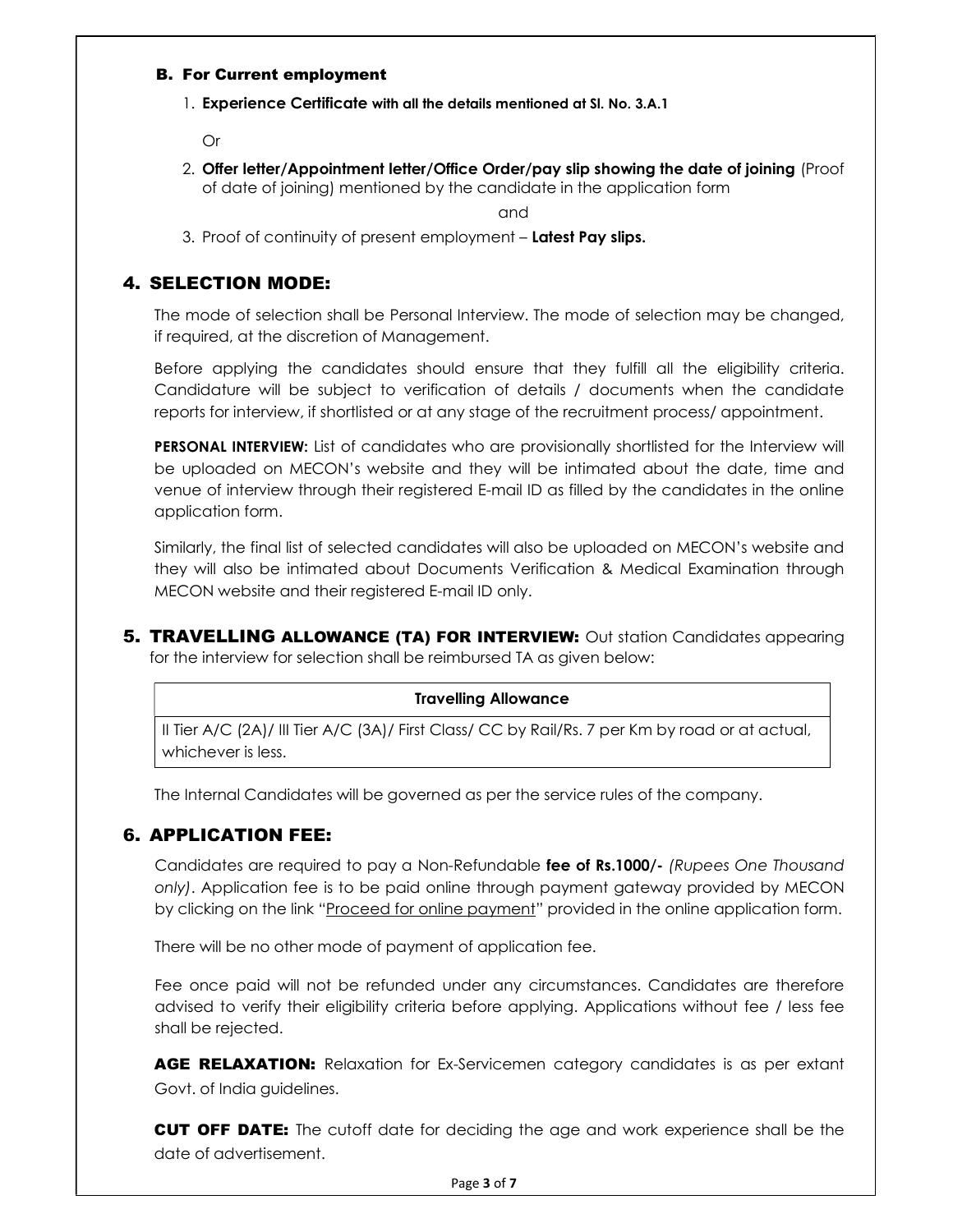**NOTE:** The Upper Age Limit is relaxed subject to the condition that maximum age of the applicant on the cut off date shall not exceed 52 years.

## 7. OTHER DETAILS:

**REMUNERATION:** In addition to Basic Pay and DA (IDA pattern), the selected candidate will be eligible for subsidized accommodation, if available, or HRA in lieu thereof, Perks & Allowances (as admissible under 'Cafeteria Approach'), Performance Related Pay (PRP) and various other benefits like medical facilities for self and dependent family member, PF, Gratuity, Leave, GPA, MEGPS (Defined Contribution Pension Scheme) and PSMBS etc as per Company's rules.

**MEDICAL EXAMINATION:** Before appointment, the selected candidates will have to undergo Medical Examination. The joining of the selected candidate shall be subject to being found medically fit by the Medical Board of Company's Hospital (Ispat Hospital, Shyamali, Ranchi). The decision of the Medical Board of Company's Hospital will be final and binding.

## 8. HOW TO APPLY:

- I. Candidates satisfying the conditions of eligibility criteria shall apply online through our website www.meconlimited.co.in > Careers  $\rightarrow$  Career Opportunities  $\rightarrow$  Click here to **apply Online** on the dates as shall be notified on the website. No other mode of submission of application is allowed.
- II. While applying online, candidate needs to upload the following documents:
	- a) Scanned copy of the recent passport size colour photograph in jpg/jpeg format (size not exceeding 40 KB).
	- b) Scanned copy of signature with Blue / Black ink pen in jpg/jpeg format (size not exceeding 40 KB).
	- c) Self-Attested scanned copies of the documents in pdf format as follows:
		- 1. Matriculation / Secondary Board level Certificate / Mark sheet / Municipal birth certificate, in support of age.
		- 2. Final/Provisional Certificate for requisite educational qualification.
		- 3. Work Experience Certificate / other documents as mentioned at Para Sl.No.3 in support of experience claimed.
		- 4. PAN Card
		- 5. Discharge / Service Certificate in case of Ex-Servicemen.

### NOTE :

- a) While uploading the scanned documents online, the candidates are required to ensure that the scanned documents are legible else the application may get rejected.
- b) In case of multiple documents, all the documents should be merged into a single PDF file not exceeding 1 MB and uploaded.
- III. Eligible candidates are advised to submit only one application through online. If more than one application is received from a candidate, most recent (current) application will be considered as final subject to payment of application fee for such application.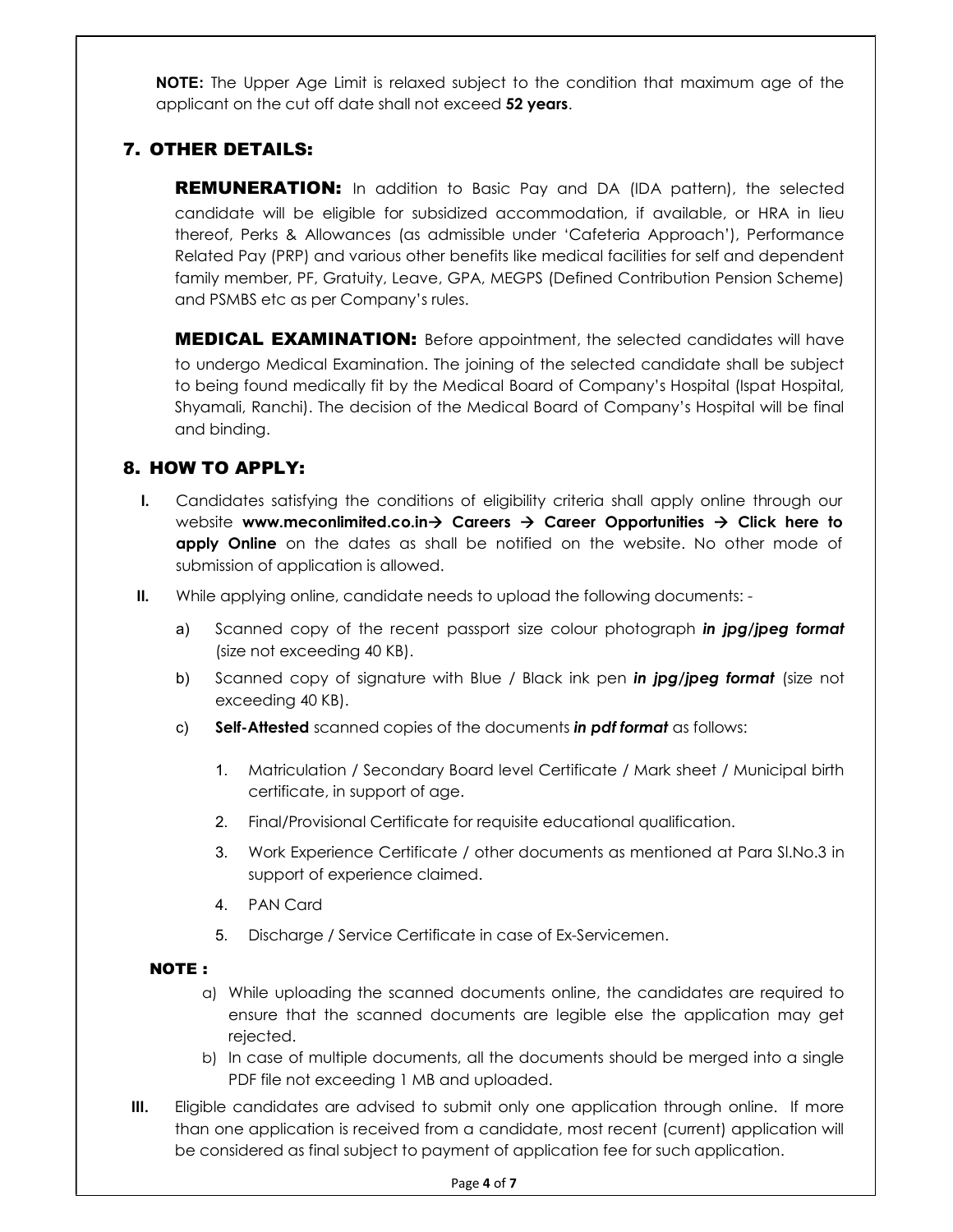### 9. GENERAL INFORMATION AND INSTRUCTIONS:

- i. Only Indian Nationals are eligible to apply.
- ii. The Candidates employed in Central/State Government/Public Sector Enterprises/Autonomous bodies shall either forward their application through Proper Channel or must produce No Objection Certificate (NOC) from their present employer at the time of interview; without which such candidate will neither be interviewed nor be paid any TA. For forwarding the application through Proper Channel, the candidate needs to apply online, complete the application process and forward the hard copy of the online application to "Deputy Manager (HR), Recruitment Section, HR Department, MECON Limited, Doranda, Ranchi, Jharkhand - 834002", through their present employer.
- iii. The Candidate shall produce all original certificates/documents before interview failing which they will neither be interviewed nor be paid any TA.
- iv. The required educational qualifications must have been acquired from Universities / Institutes recognized by Government/ accredited by councils / bodies like UGC /AICTE / MCI / ICAI / ICSI set up by Central or State Government for the purpose.
- v. Company takes no responsibility to collect any certificate/ remittance sent separately. Candidates are advised, in their own interest, to ensure that all the required certificates/ testimonials are uploaded.
- vi. Each document to be uploaded while applying online should be duly Self Attested.
- vii. Furnishing of wrong / false information will lead to disqualification and MECON will not be responsible for any of the consequences of furnishing such wrong / false information. If at any stage during the recruitment and selection process or joining, it is found that candidate has furnished wrong / false information or is found ineligible with respect to any of the eligibility parameters, his / her candidature will be rejected and offer of appointment, if issued, will be cancelled forthwith.
- viii. Before applying, candidates are advised to go through the requirements of essential qualification, requisite experience, age etc. and satisfy themselves that they are eligible for the post. When scrutiny is undertaken, if any claim made in the application is not found substantiated, the candidature will be cancelled and **decision of MECON shall be final.**
- ix. No modifications are allowed after candidate submits the online application form. If any discrepancies are found in the data filled by the candidate online and that of the original testimonies, the candidature of such candidates may be liable for rejection. Hence, utmost care should be taken to furnish correct details before submitting the online application.
- x. The outstation candidates eligible for interview will be reimbursed Travelling Allowance (TA) to & fro Rail Fare by the shortest route from the mailing address, as mentioned in the application, to the place of interview, as mentioned above under Sl.No.5.
- xi. The Outstation candidates eligible for interview will be required to submit the filled in Travelling Allowance (TA) form along with proof of travel i.e. tickets (for both Onward & Inward journey), bank account no. of candidate and IFSC Code No. of Bank Branch for payment of TA. Candidates having "Wait Listed" tickets for Rail journey shall be paid TA, limited to sleeper class only. In the event of non submission of proof for return journey, TA for return journey shall be limited to sleeper class only.
- xii. If any certificate etc. is issued in a language other than Hindi / English, candidates are advised to submit a certified translation of the same in either Hindi or English language.
- xiii. The candidates must have an active E-mail ID & Mobile number which must remain valid for at least next one year. All future communications with the candidates will take place only through E-mail. Candidates have to ensure accuracy of their E-mail ID & Mobile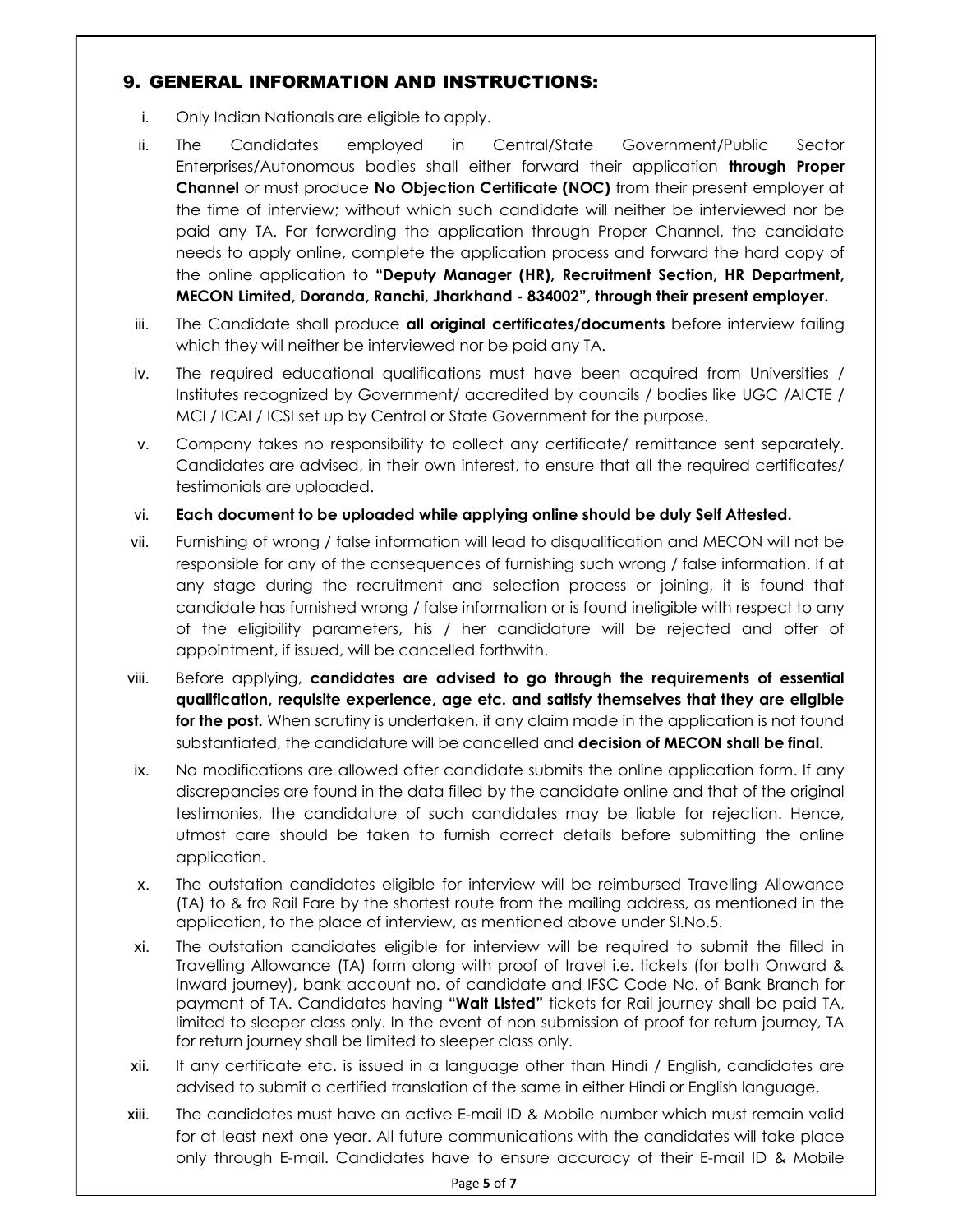number. No change in E-mail ID & Mobile number as declared in the online application will be allowed.

- xiv. MECON reserves the right to raise the minimum eligibility standards and reserves the right to fill or not to fill or partially fill any of the above vacancy without assigning any reasons whatsoever.
- xv. MECON also reserves the right to cancel / restrict / modify / alter the recruitment process, if required, without issuing any further notice or assigning any reason thereof.
- xvi. Any modifications / amendments / corrigendum in the advertisement will be given on MECON's website **www.meconlimited.co.in** only. Hence, candidates are requested to regularly check the website for updates.
- xvii. SC, ST & OBC (Non-Creamy Layer) category candidates applying against UR category post shall be considered on the General category merit and no relaxation in Upper Age Limit, Qualification marks and online application fee, is applicable to them.
- xviii. Candidates are also advised not to respond to unscrupulous advertisements appearing in any newspaper. For authenticity of any advertisement the candidate may check on MECON's website www.meconlimited.co.in only.
- xix. All correspondences / announcements with respect to above recruitment process shall be done through E-mail / Notices on MECON website www.meconlimited.co.in only. Important information regarding recruitment will be available on MECON's website only and as such, candidates are advised to visit the same frequently. Responsibility of receiving, downloading and printing of the Interview Letters, information / communication etc. will be of the candidate. Company will not be responsible for any loss of E-mail sent, due to invalid / wrong Email ID provided by the candidate in online application or due to any other reason. Candidates are advised to retain the same E-mail ID and Mobile number active for at least 1year.

Queries, if any, candidates may write to E-mail ID: **recruitment2020@meconlimited.co.in** or may reach at Contact No. 0651-2483571 and for IT related queries, candidates may reach our IT Cell at *itranchi@meconlimited.co.in* or Contact No. 0651-2483475 between 10 AM to 05 PM on working days i.e. Monday to Friday (on dates as shall be notified on the website).

- xx. Mere submission of application and fulfilling the eligibility criteria gives no right for employment. The Company reserves the right to alter any of the advertised condition depending upon the circumstances.
- xxi. Applications that are incomplete, not in prescribed format, not legible, without the required certificates and without requisite fee, shall be summarily rejected without assigning any reasons and no correspondence in this regard shall be entertained.
- xxii. No hard copies of documents are required to be sent. However, hard copy of online application is required to be submitted at the time of interview, if called for.
- xxiii. The candidates not short listed for interview / not selected shall not be communicated regarding the status of their candidature. No correspondence will be entertained about the outcome of the application, at any stage.
- xxiv. Canvassing by a candidate in any form shall disqualify his / her candidature.
- xxv. Management reserves the right to cancel the advertisement/selection process. The advertised vacancy/post is tentative and may increase/decrease any time without any prior information.
- xxvi. Any dispute with regard to recruitment against the above advertisement will be settled within the jurisdiction of Ranchi (Jharkhand) only.